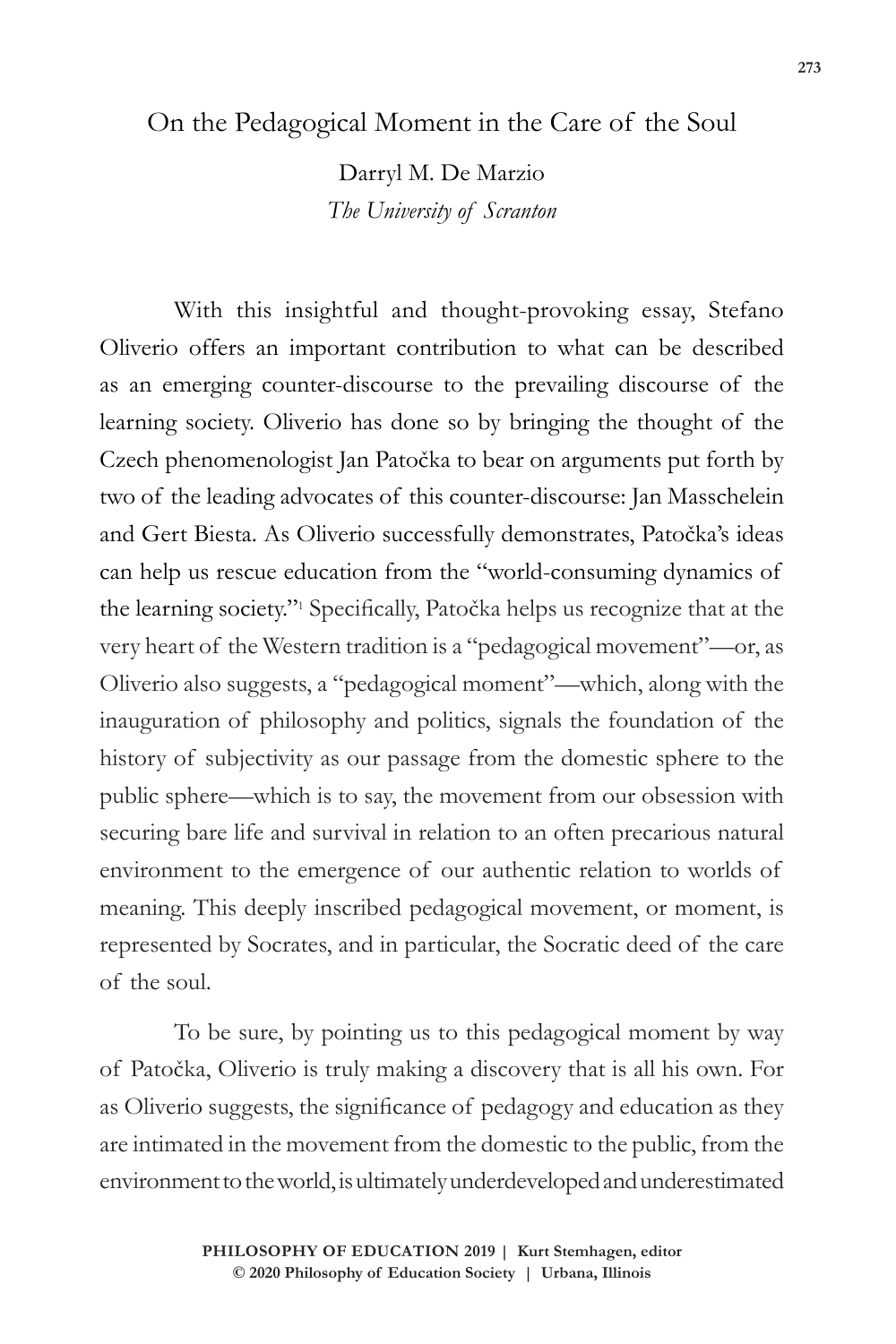in Patočka's thought, even while it is clearly and unmistakably implied. While Patočka sees the simultaneous and unitary origin of the philosophical and the political with this passage from the concern for bare life to the concern for truth and meaning, Oliverio is keen to include pedagogy alongside philosophy and politics. As Oliverio asserts, "[Pedagogy] *qua* the movement of education... should be aligned with politics and philosophy."2 As I understand Oliverio's argument, pedagogy—in the sense of being a project which seeks to advance human subjectification and world disclosure—was born together with philosophy and politics at the very dawn of history.

It is on this discovery of the pedagogical being born alongside the philosophical and the political that I wish to focus my response. For one, I wonder what is at stake in making this discovery—why does it matter for us today that we recognize pedagogy as there at the very beginning of the history of who we are? Consistent with those origin myths in which the founding of a city is marked by the killing of a twin sibling, is it perhaps to avenge the exclusion of pedagogy from the realm of the care of the soul brought about by the hand of philosophy and politics?<sup>3</sup> My sense, however, is that the reason we would do well to go back to the care of the soul, and to recognize just how imbedded pedagogy is there, is that the crisis which confronts us today—the crisis of the "world-consuming dynamics of the learning society"—bears a remarkable resemblance to that pre-historical stage prior to the emergence of the care of the soul, in which all human arrangements did aim toward the mere sustaining of life for the sake of life itself. Pedagogy, along with politics and philosophy as care of the soul, brings us beyond this level, revealing the full humanity of humanity. Pedagogy—in spite of the demands of the learning society—is called upon today (along with philosophy and politics) to confront the crisis of our bondage to life in much the same way that Socrates was called upon by the Delphic Oracle to confront the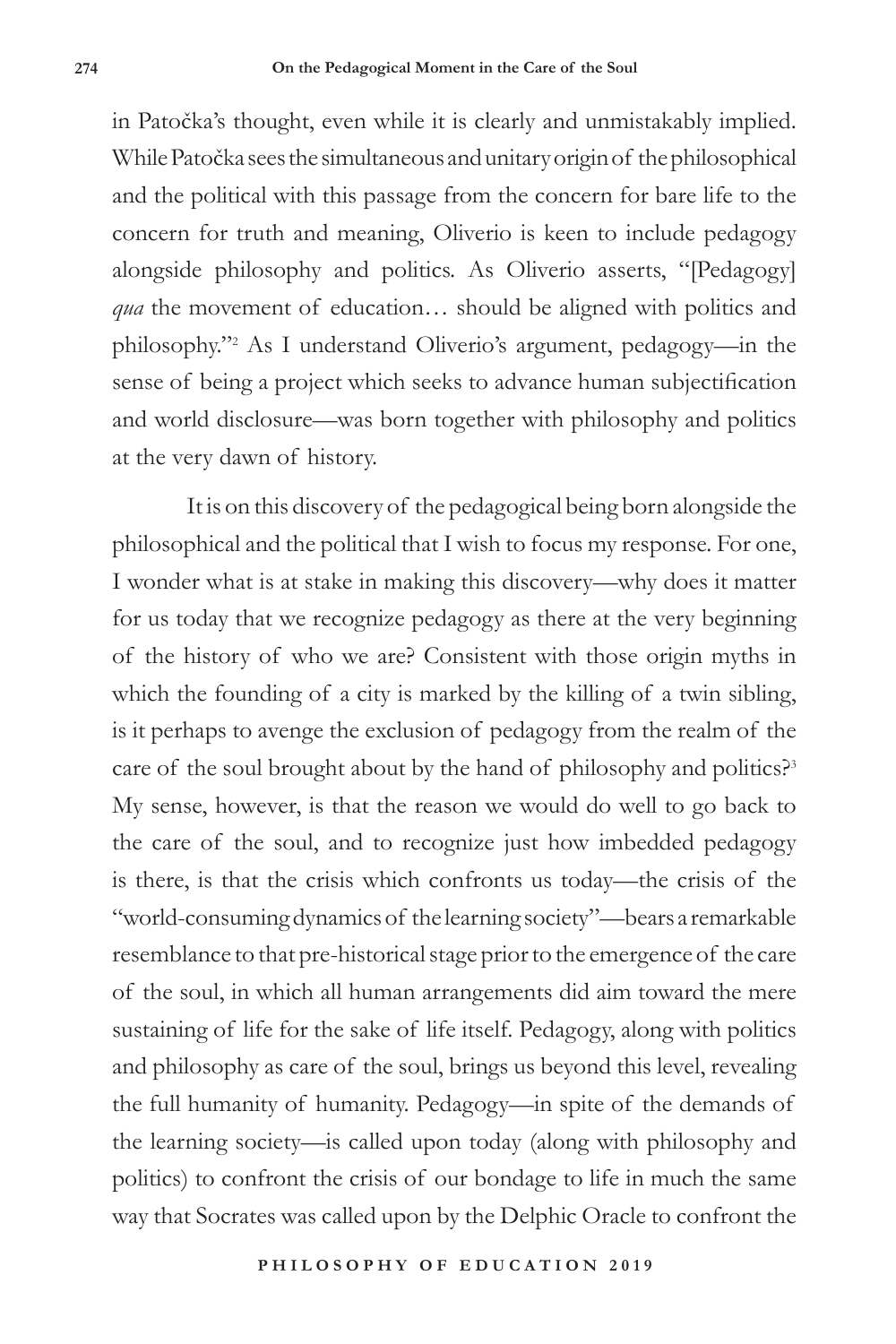same crisis as it appeared in his Athens. If I am able to deduce a moral from Oliverio's essay, then it would certainly be this.

However, there is another question that remains nagging for me in the light of Oliverio's essay. One of the concerns that Oliverio raises about the prevailing discourse of the learning society is its tendency to put the specificity of pedagogy (and education) at risk, particularly through its privileging (to use Biesta's terms) of *qualification* and *socialization* over and above pedagogy's other purpose of cultivating *subjectification*. Similarly, the question I have for Oliverio also concerns the specificity of pedagogy, and whether we put its distinctiveness at risk if we are inclined to see pedagogy as being born alongside philosophy and politics. In this matter of the care of the soul, could it be that pedagogy turns out not to be the sibling of philosophy and politics, but instead resembles them more as a parent? In other words, when it comes to the project of the care of the soul, does pedagogy have an altogether different mode of relation to the care of the soul than do philosophy and politics?

To unpack this question, I would like to insert into the conversation with Oliverio and Patočka Michel Foucault's ideas on the Socratic injunction of care of the soul.4 Like Oliverio and Patočka, Foucault also understands Socrates as marking a beginning in the history of subjectification precisely through the peculiar way in which Socrates appears as one who practices care of the soul. Foucault, naturally, turns to Plato's *Apology* and the wellknown passage at 29d in which Socrates offers an account of his practice before the Athenian assembly. As you recall, Socrates declares that he would rather go on practicing the care of the soul even at the cost of his life, warning that he will never stop practicing philosophy or pointing out the truth to anyone he meets, and then adds, "For I go about doing nothing else than urging you, young and old, not to care for your persons or your property more than for the perfection of your souls."5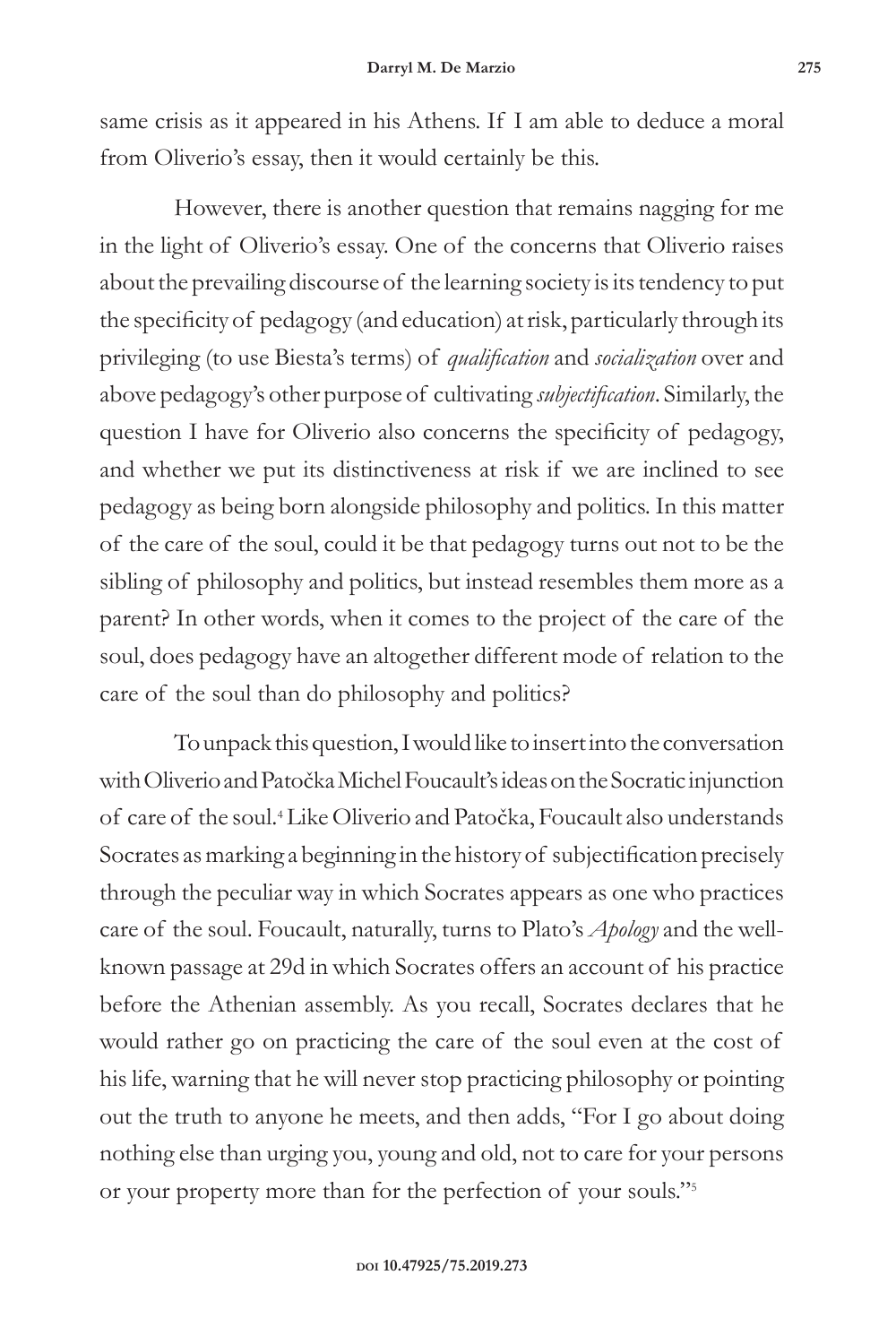From Socrates' account, Foucault identifies two distinct modes of care being considered: on the one hand, there is the care of the soul proper, which is to say the actual practice of philosophy as an *askesis* of the soul; on the other hand, there is the mode of care that is in this case unique to Socrates, which is the activity of encouraging others to care for their own souls. In the former case, philosophy as care of the soul entails a mode of relation to oneself; in the latter, Socratic care of the soul entails a mode of relation to others. While this distinction in no way suggests that Socrates *does not* practice care of the soul in the philosophical sense, it does suggest, however, that the pedagogical practice of caring for the care of the soul of others is a distinct activity. Foucault puts the matter in the following way:

> If Socrates cares for others, then this obviously means that he will not care for himself, or at any rate, that in caring for others he will neglect a range of other activities that are generally thought to be self-interested, profitable, and advantageous… Thus the problem arises of the relation between the "caring for oneself " encouraged by the philosopher, and what caring for himself, or maybe sacrificing himself, must represent for the philosopher, that is to say, the problem, consequently, of the position occupied by the master in this matter of "caring for  $oneself<sup>6</sup>$

If the care of the soul—as the activity of philosophy and politics—is the exceeding beyond the decadence of bare life, then the activity of pedagogy, it seems to me, is precisely the attempt to exhort, stir, awaken, and then lead others from the mere fact of life to a uniquely human form of life. Such pedagogical attempts will often resemble the practice of philosophy proper—dialogue, examination, analysis, the adherence to